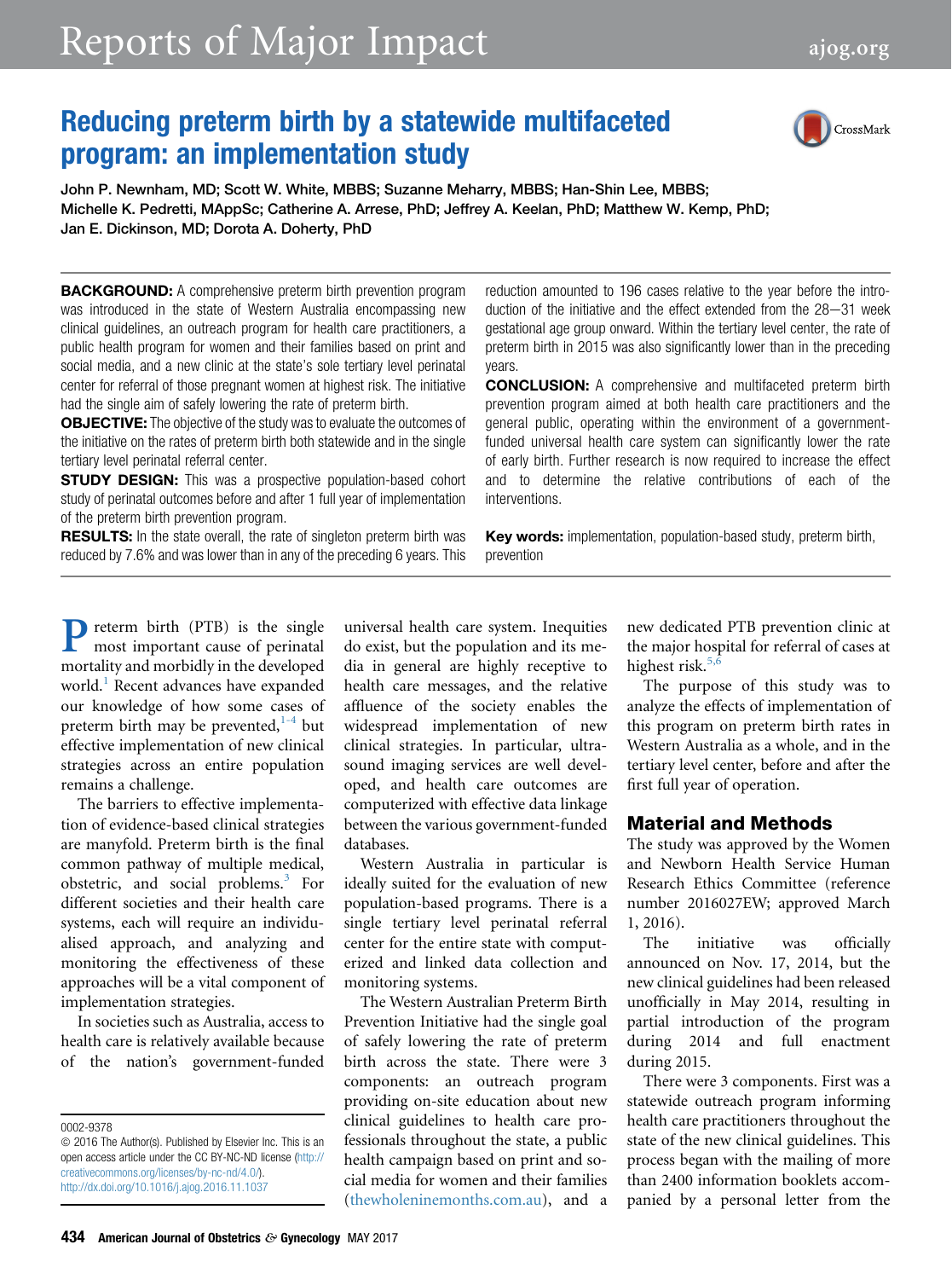Chair of the Initiative (J.P.N.) to all medical practitioners and health care centers in the state involved in perinatal care. Formal lectures and workshops were given at all available conferences and seminars in the state in the fields of obstetrics, midwifery, and obstetric sonography.

In addition, 2 hour evening multidisciplinary workshops were conducted in hospitals throughout metropolitan and rural regions, providing education by lectures and interactive sessions for practitioners in their own workplaces. This outreach team consisted of 2 obstetricians (J.P.N., S.M.), a chief sonographer (M.K.P.) and 2 senior midwives. In 2015, more than 500 health care practitioners attended these workshops, and the outreach team traveled more than 13,000 km, ensuring that, as far as was possible, the health care practitioners in all regions had access to the new information and training.

Second was a public health campaign aiming to influence the behavior of the 34,000 women who give birth each year in the state. This program involved the distribution of 16 page magazines within the state's major daily newspaper written for the general population and outlining the ways in which the risk of PTB may be identified and avoided. A total of 160,000 of these magazines were distributed in February 2015. There was also an active social media campaign involving several community partners. The social media component of the initiative was known as thewholeninemonths, which is its registered trademark.

Third was a new PTB prevention clinic at the major hospital as the clinical center point of the initiative. The clinic was staffed by obstetricians with a special interest in the field, a clinical psychologist, and specialist midwives and sonographers with dedicated scanning rooms. The clinic developed management plans and referred women back to their usual health care provider when the risk of early preterm birth had passed.

The principal clinical strategies are shown in [Table 1](#page-2-0). These clinical strategies were aimed solely at singleton

pregnancies with no new strategies adopted for multiple pregnancies.

Data were from the Western Australian midwives' notification system. This system records all births within Western Australia that occurred from 20 pregnancy weeks onward using information recorded by the attending midwife. Birth notifications were initially reported either electronically or in hard copy and had quality assurance processes to validate the outcomes. Pregnancy records held in the midwives' notification system are linked for validation with the Hospital Morbidity Data System and birth registration records. Data included gestational age at birth, live born, or stillborn, aggregated in gestational age groups. In addition to aggregated data, exact gestational information was also available for the tertiary level center.

Gestational age-specific preterm birth incidence and stillbirth rates per 1000 births were used to summarize the data for each year. PTB rates and the percentage reduction observed in 2015 were calculated as  $[reduction = (year$ 2015)/year] relative to each year between 2009 and 2014 and in which a negative reduction represents an increase in 2015 incidence. Comparisons of the birth and stillbirth incidence densities relative to those observed in 2015 used Poisson regression analysis and SAS statistical software (proc genmod) (version 9.3; SAS Institute Inc, Cary, NC).<sup>[7](#page-8-0)</sup> Values of  $P < .05$  were considered statistically significant.

The rates of PTB were also investigated using run charts of bimonthly PTB rates in 2013, 2014, and 2015 to assess the patterns of improvement.<sup>8</sup> Changes with time were assessed using the rules of probability to detect runs, shift, and trends.

The numbers of averted/delayed singleton preterm births in 2015 when compared with 2013 and 2014 were estimated using the PTB rate reduction in that year and accounting for the differences in distribution of births between tertiary and nontertiary care and stratified by gestational age groups. The expected mean reductions were calculated by subtracting the number of births in 2015 from births in 2013 or 2014, with their 95% confidence interval estimated using normal approximation to Poisson distribution.

# Results

[Table 2](#page-2-0) shows the number of births from singleton and multiple pregnancies between the years 2009 and 2015 in Western Australia for the state's single tertiary-level referral center, nontertiary centers, and the state overall. Across this period, the total number of births in the state increased progressively from 30,293 in 2009 to 34,427 in 2015.

The annual rates of PTB from singleton pregnancies are shown in [Table 3](#page-3-0), and the trends in  $2013-2015$  are shown in [Figures 1](#page-4-0) and [2.](#page-5-0) Within the tertiary center, the rate of PTB in 2015 was 17.1%, which was significantly lower than in the preceding 4 years ( $P < .001$ ) compared with 2014 and 2013,  $P = .002$ compared with 2012, and  $P = .022$ compared with 2011) [\(Table 3](#page-3-0) and [Figure 1A](#page-4-0)). In the years prior to the introduction of the initiative, the rate of PTB had a trend to increase with a maximum rate of 21.4% in 2013. The actual reduction in the rate of PTB in 2015 compared with the preceding 2 years was 20.3% when compared with 2013 and 15.0% when compared with 2014, which was the year in which the initiative had been partially introduced.

In the  $32-36$  week gestational age group in the tertiary center, the PTB rate in 2015 of 11.5% was significantly lower than in the preceding 4 years ( $P = .002$ ) compared with 2014,  $P < .001$  compared with 2013,  $P = .003$  compared with 2012, and  $P = .019$  compared with 2011). The PTB rates in 2015 in the  $20-27$  and  $28 - 31$  week ages were also lower than in the preceding years, although the differences did not reach statistical significance ([Table 3\)](#page-3-0).

In nontertiary care there was an increase in PTB rates over the years  $2014-2015$ , representing the planned expansion of several secondary-level hospitals during this time [\(Table 3](#page-3-0) and [Figure 1B](#page-4-0)). However, in the state overall, the rate of singleton PTB in 2015 was 6.9%, which was lower than in any of the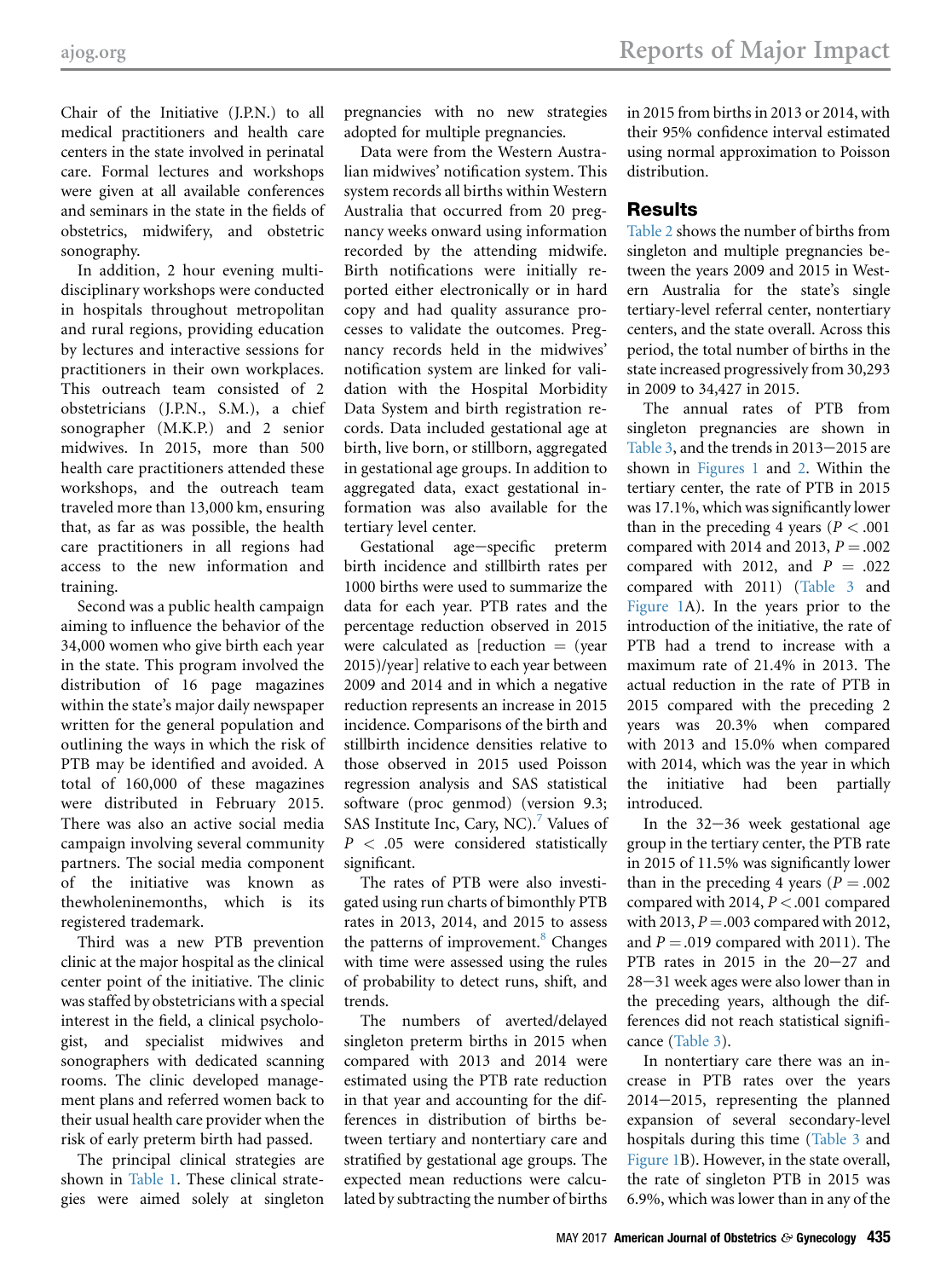#### <span id="page-2-0"></span>TABLE 1

#### The key interventions included in the new clinical guidelines within the Western Australian Preterm Birth Prevention Initiative

- 1. Measurement of cervix length to be included in all midpregnancy morphology scans, conducted routinely at  $18-20$  weeks' gestation.<sup>[2,9,10,19](#page-8-0)</sup> In those cases in which the cervix can be imaged clearly on a transabdominal scan, a closed length from internal to external os of  $\geq$ 35 mm is adequate. In all other cases transvaginal scanning with an empty bladder is required at which a closed cervix length measured by this route of  $<$ 25 mm is considered shortened.<sup>2</sup>
- 2. Natural vaginal progesterone 200 mg pessary to be prescribed nightly for any case in which the cervix has been found on ultrasound imaging to be shortened between 16 and 24 weeks' gestation. Freatment is to continue until 36 weeks' gestation.
- 3. In cases in which the cervix length is <10 mm on transvaginal imaging, management can include cervical cerclage, vaginal progesterone, or both.<sup>[21](#page-8-0)</sup>
- 4. Natural vaginal progesterone 200 mg pessaries to be prescribed for all cases in which there is a history of spontaneous preterm birth (with or without preterm prelabour rupture of membranes) between 20 and 34 weeks' gestation and to be used each night from 16 to 36 weeks' gestation.<sup>2</sup>
- 5. No pregnancy is to be ended prior to  $\geq$ 38 weeks' gestation unless there is a medical or obstetric justification.<sup>[2,23](#page-8-0)</sup>
- 6. Women who smoke should be identified and offered counseling though one of the well-established Quitline services offered through the Western Australian Department of Health.<sup>2,2</sup>
- 7. A new dedicated and multidisciplinary Preterm Birth Prevention Clinic established at the tertiary-level center for referral of high risk cases.<sup>[6](#page-8-0)</sup> Typically, a management plan is developed and the woman referred back to her referring practitioner when the high risk period is concluded. Maternal-fetal medicine specialists, ultrasound imaging facilities for cervix length measurement, and mental health care and midwifery services are available within the clinic.

Newnham et al. A statewide program to prevent preterm birth. Am J Obstet Gynecol 2017.

preceding 6 years, with the reduction being statistically significant when compared with 2012 and 2013 when the rates were 7.4% and 7.5%, respectively ([Table 3](#page-3-0) and [Figure 2](#page-5-0)). This reduction in 2015 when compared with 2013, which was the year preceding the initiative, represents an overall decrease in the

| <b>TABLE 2</b><br>Number of births in Western Australia between 2009 and 2015          |      |         |             |          |               |  |
|----------------------------------------------------------------------------------------|------|---------|-------------|----------|---------------|--|
|                                                                                        |      | All     | Nontertiary | Tertiary |               |  |
| Pregnancies                                                                            | Year | n       | n           | n        | All births, % |  |
| Singleton                                                                              | 2009 | 30,293  | 24,820      | 5473     | 18.1          |  |
|                                                                                        | 2010 | 30,416  | 24.847      | 5569     | 18.3          |  |
|                                                                                        | 2011 | 31,287  | 25,820      | 5467     | 17.5          |  |
|                                                                                        | 2012 | 32,926  | 27,208      | 5718     | 17.4          |  |
|                                                                                        | 2013 | 33,457  | 27,944      | 5513     | 16.5          |  |
|                                                                                        | 2014 | 34,214  | 28,679      | 5535     | 16.2          |  |
|                                                                                        | 2015 | 34,427  | 29,052      | 5375     | 15.6          |  |
|                                                                                        | All  | 227.020 | 188.370     | 38,650   | 17.0          |  |
| <b>Multiple</b>                                                                        | 2009 | 914     | 601         | 313      | 34.2          |  |
|                                                                                        | 2010 | 841     | 518         | 323      | 38.4          |  |
|                                                                                        | 2011 | 905     | 559         | 346      | 38.2          |  |
|                                                                                        | 2012 | 936     | 608         | 328      | 35.0          |  |
|                                                                                        | 2013 | 946     | 584         | 362      | 38.3          |  |
|                                                                                        | 2014 | 1034    | 666         | 368      | 35.6          |  |
|                                                                                        | 2015 | 931     | 586         | 345      | 37.1          |  |
|                                                                                        | All  | 6507    | 4122        | 2385     | 36.7          |  |
| Newnham et al. A statewide program to prevent preterm birth. Am J Obstet Gynecol 2017. |      |         |             |          |               |  |

statewide singleton PTB rate of 7.6% since the implementation of the program.

[Table 4](#page-6-0) displays the estimated number of PTBs averted in 2015 compared with the preceding 2 years. The mean number of averted preterm births in the tertiary center was 201 relative to 2014 and 297 relative to 2013. The incidence of PTB in 2015 in nontertiary care increased by 123 from 2014 and by 101 from 2013 because of the development of secondary hospitals handling more high-risk cases. As a result, the statewide reduction in PTBs was less than observed within the tertiary level center and amounted to 78 relative to 2014 births and 196 relative to 2013 births.

Within the gestation age group  $20-27$ weeks, there was no significant effect on rates either in the tertiary or nontertiary hospitals or statewide ([Figures 1](#page-4-0), A and B, and [2\)](#page-5-0). However, in the analysis of the estimated expected number of averted PTBs in 2015, the calculated reduction in preterm infants in this age group exceeded 20.

[Figure 3](#page-7-0) displays run charts for births at the tertiary level center for each week within the term gestational age period. There was an upward shift in births in the categories of 37 and 39 weeks. The magnitude of this effect for the increased births in the 39 week group was  $P < .001$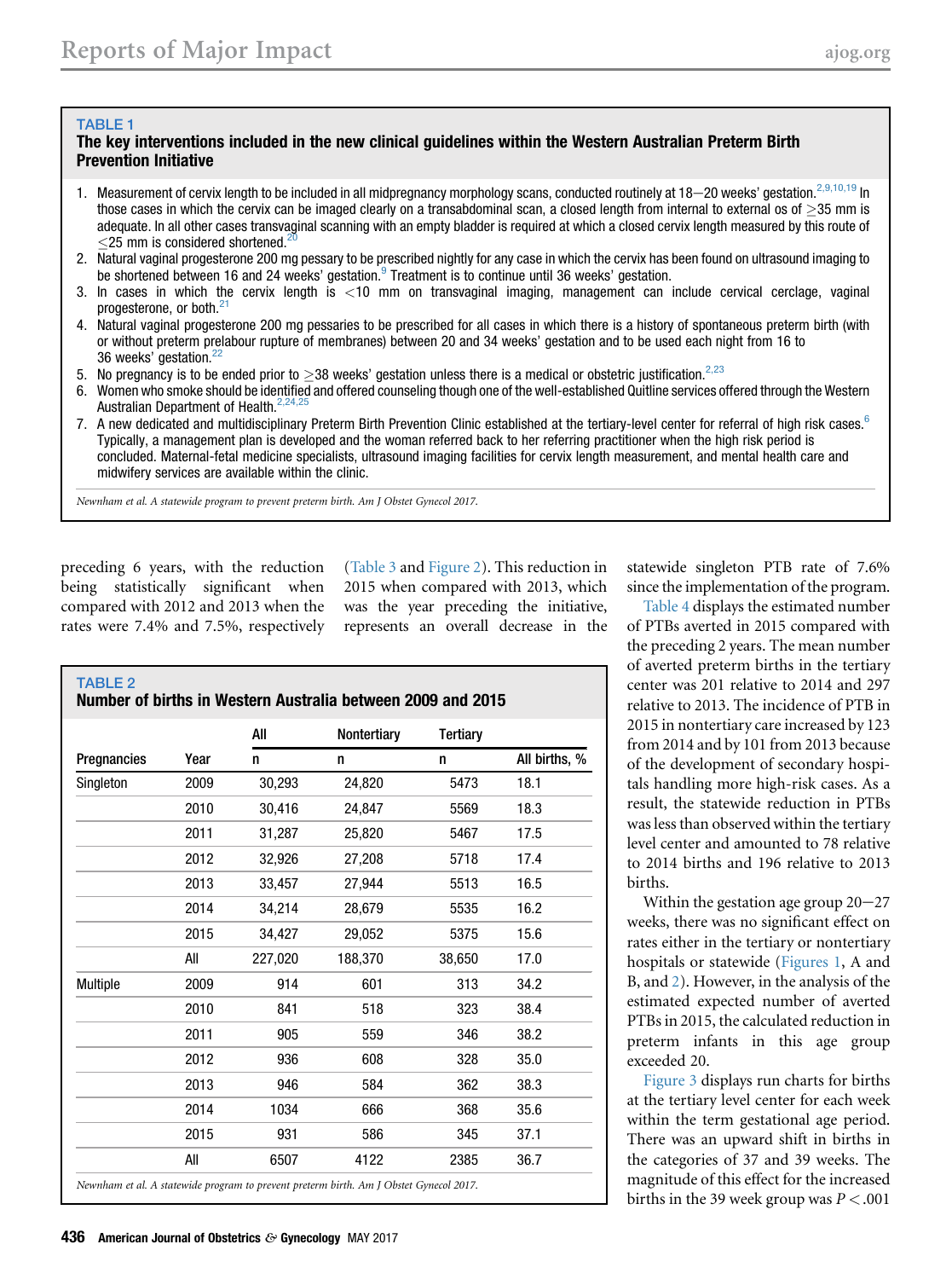<span id="page-3-0"></span>when compared with 2013 and  $P = .003$ when compared with 2014. The statewide data for this analysis are not available.

The dedicated PTB prevention clinic commenced Nov. 14, 2014. Until the end of 2015, a total of 154 women had attended the clinic and 92 pregnancies were concluded in that time. The median number of visits was  $3$  (range,  $1-8$ ), with the median gestational age at the first visit of 13.6 weeks (range,  $9.3-26.3$ ). Women with histories of early PTBs  $(67.4\%, n = 62 \text{ of } 92)$ , recurrent pregnancy losses (26.1%,  $n =$ 24 of 62), a history of stillbirths or neonatal deaths (40.2%,  $n = 37$  of 92), autoimmune conditions (10.9%,  $n = 10$ of 92), uterine anomalies (6.5%,  $n = 6$ of 92), placental risk factors (9.8%,  $n = 9$ of 62), and/or a history of cone biopsies or other ablative procedures of the cervix  $(14.1\%, n = 13 \text{ of } 92)$  were referred. Thirty-nine women (42.4%) were treated with vaginal progesterone and 25 women (27.2%) by cervical cerclage, 24 women (26.1%) had medical interventions, and 25 women (27.2%) required mental health intervention. Excluding 8 pregnancy losses, 57 of 84 women delivered at term (67.9%).

[Table 5](#page-7-0) shows the rates of stillbirth across the 6 years for singleton pregnancies statewide and stratified by tertiary care. The average statewide stillbirth rate in 2015 in singleton births was 6.6 per 1000. This rate in 2015 was no different from the rate in any of the preceding years except for 2011 when the rate was 7.8 per 1000 ( $P = .007$ ). In nontertiary care the higher rate in 2011 was also observed when compared with 2015 ( $P = .009$ ). However, overall, the stillbirth rate in the tertiary center was unchanged in 2015 when compared with the preceding years ( $P = .943$ ). There was also no change in the stillbirth rate within the term or near-term gestational age groups (data not shown).

# Comment

The implementation of a statewide PTB prevention program in Western Australia was followed by a significant reduction in the rates of singleton preterm birth both in the tertiary-level

#### TABLE 3

Rates of preterm birth in singleton pregnancies stratified by gestational age and obstetric care

| GA, wks     | $20 - 27$ |                  | $28 - 31$ |                  | $32 - 36$ |                   | $37$ |                   |
|-------------|-----------|------------------|-----------|------------------|-----------|-------------------|------|-------------------|
| Year        | n         | %                | n         | $\%$             | n         | $\%$              | n    | $\%$              |
| Tertiary    |           |                  |           |                  |           |                   |      |                   |
| 2009        | 196       | 3.6              | 162       | 3.0              | 738       | $13.5^a$          | 1096 | 20.0 <sup>b</sup> |
| 2010        | 192       | 3.4              | 150       | 2.7              | 697       | 12.5              | 1039 | 18.7              |
| 2011        | 184       | 3.4              | 139       | 2.5              | 713       | 13.0 <sup>a</sup> | 1036 | 19.0 <sup>a</sup> |
| 2012        | 182       | 3.2              | 169       | 3.0              | 772       | $13.5^a$          | 1123 | 19.6 <sup>a</sup> |
| 2013        | 180       | 3.3              | 159       | 2.9              | 843       | 15.3 <sup>b</sup> | 1182 | $21.4^{b}$        |
| 2014        | 194       | 3.5              | 169       | 3.1 <sup>c</sup> | 750       | 13.6 <sup>a</sup> | 1113 | 20.1 <sup>b</sup> |
| 2015        | 168       | 3.1              | 134       | 2.5              | 617       | 11.5              | 919  | 17.1              |
| Nontertiary |           |                  |           |                  |           |                   |      |                   |
| 2009        | 38        | 0.2              | 37        | 0.1              | 945       | 3.8 <sup>b</sup>  | 1020 | 4.1 <sup>b</sup>  |
| 2010        | 36        | 0.1              | 23        | 0.1              | 1083      | 4.4 <sup>a</sup>  | 1142 | 4.6 <sup>a</sup>  |
| 2011        | 47        | 0.2              | 28        | 0.1              | 1091      | 4.2 <sup>b</sup>  | 1166 | 4.5 <sup>a</sup>  |
| 2012        | 47        | 0.2              | 28        | 0.1              | 1239      | 4.6               | 1314 | 4.8               |
| 2013        | 49        | 0.2              | 30        | 0.1              | 1251      | 4.5               | 1330 | 4.8               |
| 2014        | 45        | 0.2              | 25        | 0.1              | 1269      | 4.4 <sup>a</sup>  | 1339 | 4.7               |
| 2015        | 43        | 0.1              | 39        | 0.1              | 1388      | 4.8               | 1470 | 5.1               |
| AII         |           |                  |           |                  |           |                   |      |                   |
| 2009        | 234       | 0.8 <sup>a</sup> | 199       | 0.7 <sup>a</sup> | 1683      | 5.6               | 2116 | 7.0               |
| 2010        | 228       | 0.7 <sup>a</sup> | 173       | 0.6              | 1780      | 5.9               | 2181 | 7.2               |
| 2011        | 231       | 0.7              | 167       | 0.5              | 1804      | 5.8               | 2202 | 7.0               |
| 2012        | 229       | 0.7              | 197       | 0.6              | 2011      | 6.1               | 2437 | 7.4 <sup>a</sup>  |
| 2013        | 229       | 0.7              | 189       | 0.6              | 2094      | 6.3 <sup>a</sup>  | 2512 | 7.5 <sup>a</sup>  |
| 2014        | 239       | 0.7              | 194       | 0.6              | 2019      | 5.9               | 2452 | 7.2               |
| 2015        | 211       | 0.6              | 173       | 0.5              | 2005      | 5.8               | 2389 | 6.9               |
|             |           |                  |           |                  |           |                   |      |                   |

 $a$   $P$  < .05, statistically significant differences from rates in 2015;  $b$   $P$  < .001, statistically significant differences from rates in 2015;  $\degree$  P < .10, statistically significant differences from rates in 2015.

Newnham et al. A statewide program to prevent preterm birth. Am J Obstet Gynecol 2017.

center and the state overall. There had been a trend to an increased rate of early birth in the preceding years, peaking in 2013. After introduction of the initiative, in part during 2014 and fully during 2015, the rate statewide incrementally decreased and in 2015 was lower than in any of the preceding 6 years.

The effect appeared to be greatest at the tertiary center, with the reduction in 2015 being 20.3% when compared with 2013 and 15% when compared with 2014. Detailed data on gestational age at birth were available for the tertiary-level

center and indicated the reduction in births before 37 weeks was followed by a significant increase in the 39 week age group and a trend to an increase in the 37 week group. This reduction in PTB rates in the tertiary center appeared to result from a combination of both an initiative-driven decrease and a trend to more early births being conducted in secondary-level centers as part of a planned expansion in this growing state.

The statewide reduction in PTB rates included the  $28-31$ ,  $32-36$ , and  $\lt 37$ week gestational age groups. Within the  $20-27$  week gestational age group, there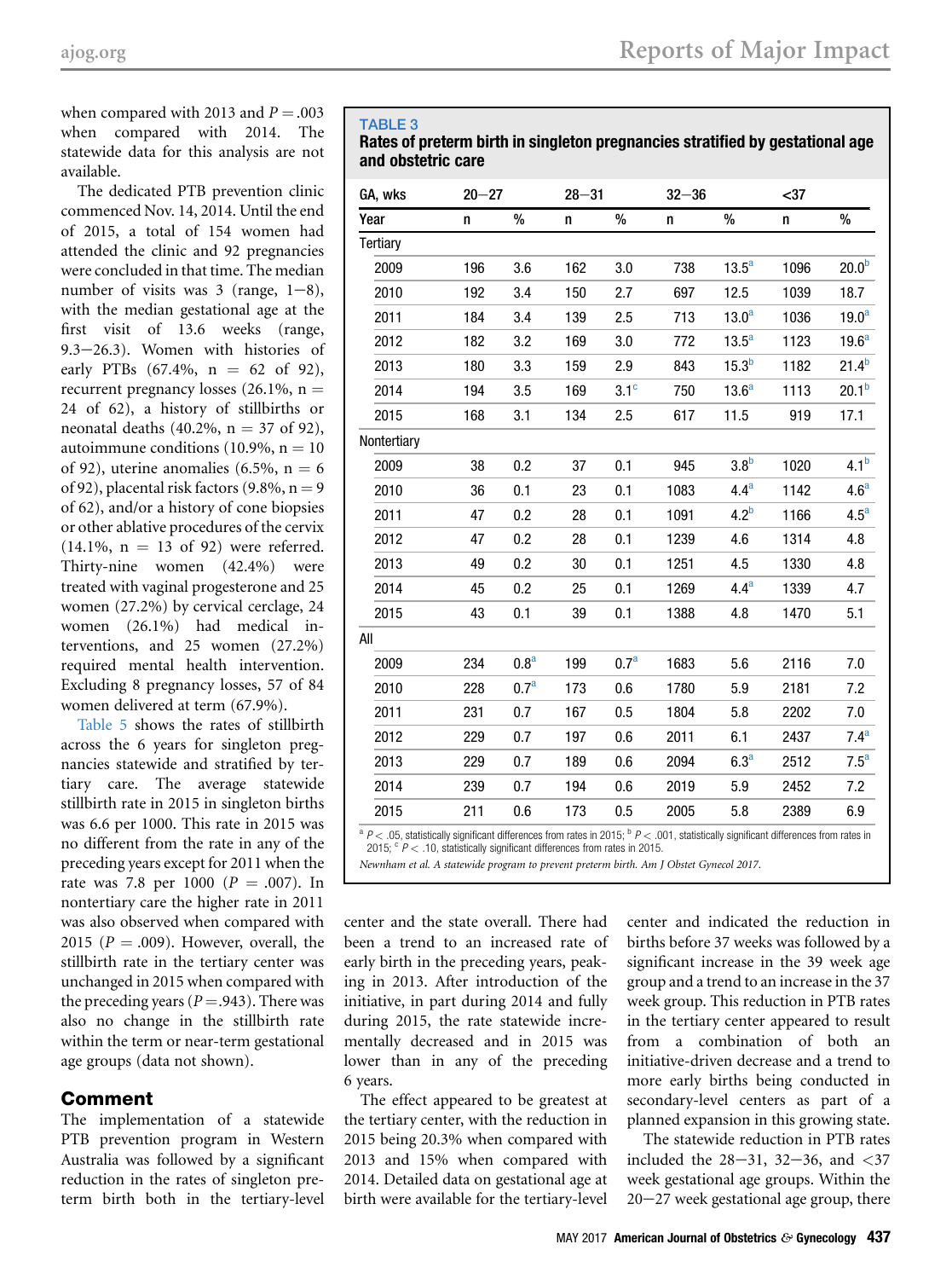

#### <span id="page-4-0"></span>FIGURE 1

Preterm birth rates between 2013 and 2015 in tertiary and non-tertiary centers

Run charts of PTB rates in singleton pregnancies between 2013 and 2015 in the tertiary center (A) and the nontertiary centers (B). The *horizontal dotted*<br>Run charts of PTB rates in singleton pregnancies between 2013 and 2 lines indicate the median bimonthly rates of birth within each GA from January 2013 to June 2014. Using the definition of a shift as 6 consecutive rates below the baseline median, introduction of the initiative was followed by a downward shift in PTBs in the tertiary center within gestational age groups 28-31, 32-36 and <37 weeks. In the nontertiary centers, there were increasing trends in PTBs overall and in the gestational groups 32-36 weeks in 2015, most likely reflecting changing referral patterns at that time.

GA, gestational age group; PTB, preterm birth.

Newnham et al. A statewide program to prevent preterm birth. Am J Obstet Gynecol 2017.

was not a significant effect, but the calculation of the estimated reduction showed a trend toward a clinically significant decrease.

Calculation of the number of preterm births averted during the initiative also showed a greater number averted in the tertiary center than in the state overall. At least in part, this effect may have resulted from the fact that the initiative was operated out of the tertiary center in which awareness would have been greatest. Within the tertiary center, the estimated number of preterm births averted in 2015 was 201 relative to 2014 and 297 relative to 2013. In the state overall, the estimated number of PTBs averted in 2015 was 78 relative to 2014 and 196 relative to 2013.

Data available at this time do not allow an analysis of the PTB phenotypes that may have been prevented.

The effect, however, appeared to occur rapidly after first introduction of the initiative in middle to late 2014 and included the gestational age groups from 28-31 weeks onward. These observations may suggest that the beneficial effects resulted from a combination of at least several of the interventions that were applied, with rapid effects from strategies to prevent nonmedically indicated late PTB and more delayed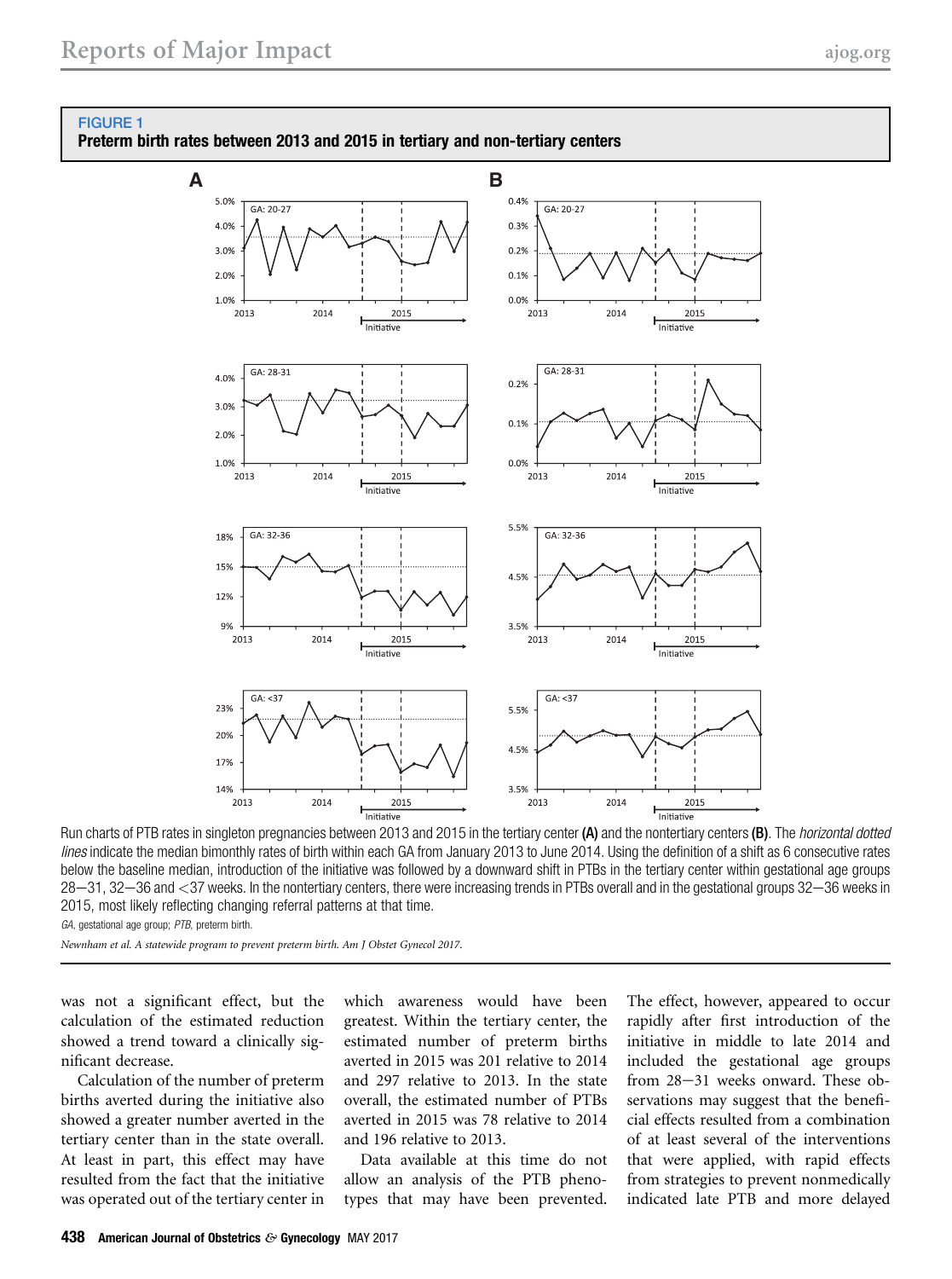<span id="page-5-0"></span>effects from treatments such as progesterone.

One concern with delaying gestational age at birth is the risk of stillbirth. During the time of the initiative, there was no sign to suggest a change in stillbirth rates, either in the tertiary center or state overall. The relatively high rates of stillbirth in the major center reflect the referral of the most high-risk cases in this environment, including cases in which the fetus had died and the woman transferred for delivery and specialized care by the perinatal loss team. Nevertheless, even though the early signs for this initiative are reassuring, close attention will be given to rates of perinatal mortality and morbidity in the coming years when all clinical pregnancy outcome data are available.

The design of a preterm birth prevention program needs to be specific for that particular health care environment. Western Australia is geographically a large state, with a land area approximately one third the size of the United States but with a total population of 2.6 million people. The majority live in or near Perth, which is the capital city, with the remainder spread across large distances. In general, the population is relatively affluent with government-funded universal health care, a high level of health awareness, and well-established government-funded air and road transport systems to the major city when advanced health care is required.

Prenatal ultrasound imaging is well developed and readily available throughout the state. As a result, this health care environment was ideal for choosing the introduction of routine cervix length measurement at the time of all midpregnancy scans as a key component of the initiative.

Finding a shortened cervix in midpregnancy by ultrasound imaging is a strong predictor of preterm birth, and a prescription of vaginal progesterone therapy in such cases can be expected to reduce the risk of early birth by approximately  $40\%$ . The Western Australia Preterm Birth Prevention Initiative strongly promoted the measurement of cervix length at all midpregnancy scans and empowered both



Run charts of PTB rates in singleton pregnancies between 2013 and 2015 including all births across the entire state of Western Australia. The *horizontal lines* indicate the median bimonthly rates of birth within each gestational age group from January 2013 to June 2014. Introduction of the initiative was followed by a downward shift in PTB rates within GAs  $28-31$ ,  $32-36$ , and  $<$  37 weeks. GA, gestational age group; PTB, preterm birth.

Newnham et al. A statewide program to prevent preterm birth. Am J Obstet Gynecol 2017.

primary and specialist-level medical practitioners to provide the necessary progesterone treatment. This strategy was coupled with education to ensure the imaging practitioners were providing best-practice examinations.

Influencing practitioners' behavior to prevent nonmedically indicated preterm birth and early elective deliveries is a significant challenge. Great leadership has been shown in this field within the United States in which the March of Dimes, together with partner organizations, initiated quality improvement programs that have successfully decreased the rate of elective scheduled early deliveries.<sup>[13](#page-8-0)</sup>

The best approach to achieve such success is likely to vary among the many alternative health care systems. The Hospital Corporation of America in a program involving 27 hospitals observed that a hard stop policy including prohibition was more effective than just physician education backed up by peer review.[14](#page-8-0) The Western Australia Preterm Birth Prevention Initiative chose an alternative strategy based on education of not only the specialist physicians but also the primary care medical

practitioners, midwives, and imaging professionals together with the women and their families through a print and social media campaign. At least within the tertiary center, there was an effective increase in term births after the introduction of the initiative, but detailed analysis of the relative contribution of delaying elective delivery to this outcome will require additional study.

Whereas the relatively small numbers in the very preterm gestational age groups limit the statistical power when evaluating effects within these groups, the confidence intervals are suggestive of positive effects. Ongoing study into the future will also provide insights into the effects of the initiative on individual pregnancy phenotypes.

Preterm birth rates across the world vary greatly and are not static. Some of the lowest rates are observed in Northern Europe and Japan, with the highest rates in Africa and Cyprus.<sup>[1](#page-8-0)</sup> China does not keep national statistics, but there is evidence their rate is low and increases in Chinese women when they move into Western envi-ronments.<sup>[15,16](#page-8-0)</sup> Since 1980, the United States has experienced an increasing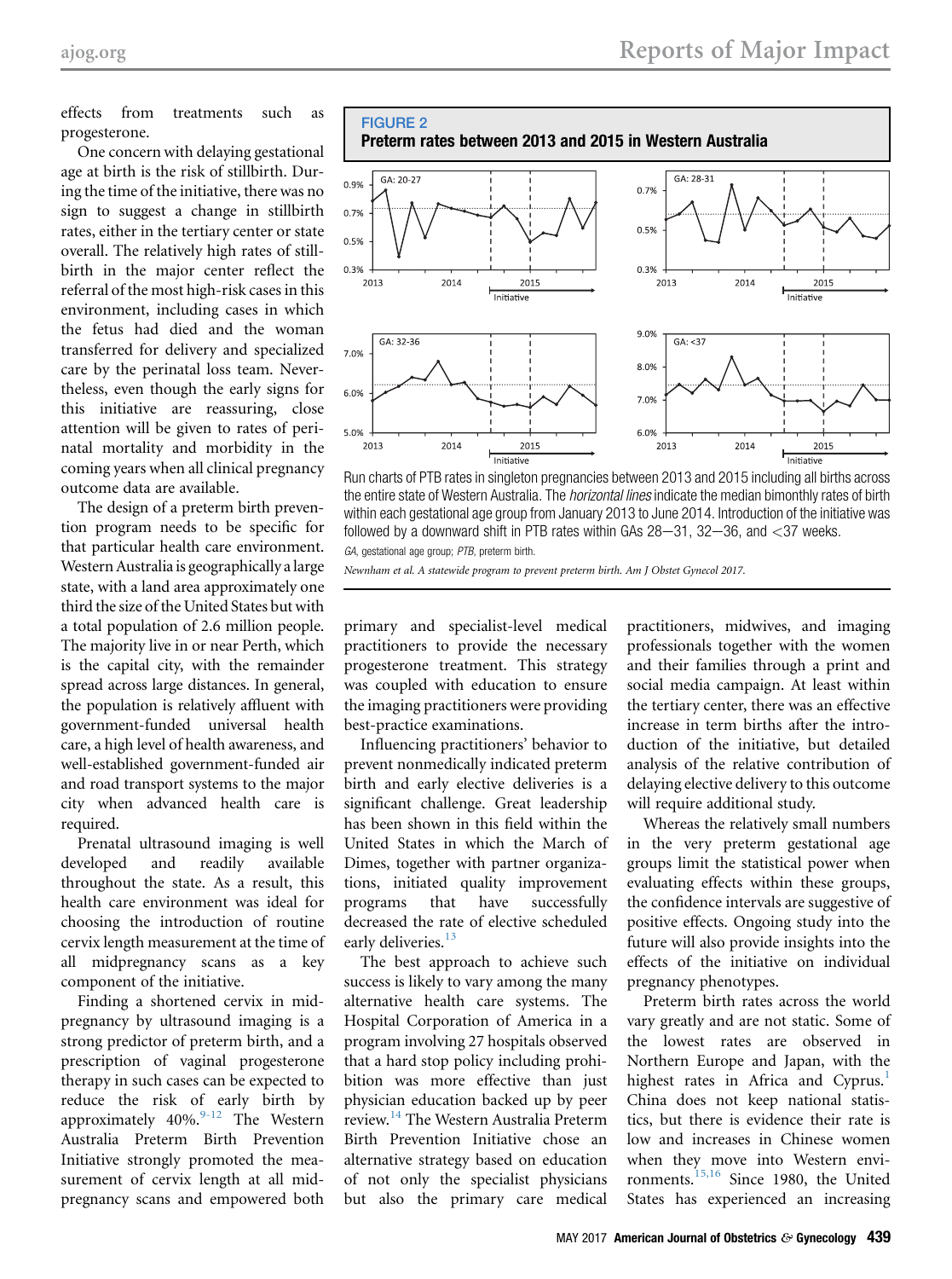#### <span id="page-6-0"></span>TABLE 4

### The estimated expected number of averted/delayed singleton preterm births in 2015 and their 95% CI, estimated using the rate reduction from 2013 and 2014

|                              | Gestational age at delivery, wks |                            |                             |                             |  |  |  |
|------------------------------|----------------------------------|----------------------------|-----------------------------|-----------------------------|--|--|--|
| Year                         | $20 - 27$                        | $28 - 31$                  | $32 - 36$                   | $37$                        |  |  |  |
| Tertiary ( $n = 5375$ )      |                                  |                            |                             |                             |  |  |  |
| 2015, observed               | 168                              | 134                        | 617                         | 919                         |  |  |  |
| 95% CI                       | $(144.4 - 195.4)$                | $(113.1 - 158.8)$          | $(570.3 - 667.6)$           | $(861.6 - 980.4)$           |  |  |  |
| 2014, estimated              | 195.2                            | 170.1                      | 754.7                       | 1119.9                      |  |  |  |
| 95% CI                       | $(169.6 - 224.7)$                | $(146.3 - 197.7)$          | $(703.4 - 811.5)$           | $(1057.1 - 1188.5)$         |  |  |  |
| 2013, estimated              | 185.2                            | 163.6                      | 867.4                       | 1216.3                      |  |  |  |
| 95% CI                       | $(160.0 - 214.4)$                | $(140.1 - 191.1)$          | $(810.6 - 928.1)$           | $(1148.7 - 1287.7)$         |  |  |  |
| Reduction in 2015            |                                  |                            |                             |                             |  |  |  |
| 2014, average                | 27.2                             | 36.1                       | 137.7                       | 200.9                       |  |  |  |
| 95% CI                       | $(-10.2 \text{ to } 64.6)$       | $(1.9 - 70.3)$             | $(65.1 - 210.3)$            | $(112.4 - 289.4)$           |  |  |  |
| 2013, average                | 17.2                             | 29.6                       | 250.4                       | 297.3                       |  |  |  |
| 95% CI                       | $(-19.6 \text{ to } 54.0)$       | $(-4.2 \text{ to } 63.4)$  | $(174.9 - 325.9)$           | $(206.7 - 387.9)$           |  |  |  |
| Nontertiary ( $n = 29,052$ ) |                                  |                            |                             |                             |  |  |  |
| 2015, observed               | 43                               | 39                         | 1388                        | 1470                        |  |  |  |
| 95% CI                       | $(31.9 - 58.0)$                  | $(28.5 - 53.4)$            | $(1316.9 - 1463.1)$         | $(1396.8 - 1547.0)$         |  |  |  |
| 2014, estimated              | 45.3                             | 25.2                       | 1276.9                      | 1347.3                      |  |  |  |
| 95% CI                       | $(33.8 - 60.7)$                  | $(17.0 - 37.2)$            | $(1208.6 - 1349.1)$         | $(1285.6 - 1431.1)$         |  |  |  |
| 2013, estimated              | 50.4                             | 30.9                       | 1287.3                      | 1368.6                      |  |  |  |
| 95% CI                       | $(38.1 - 66.7)$                  | $(21.6 - 44.1)$            | $(1217.7 - 1360.6)$         | $(1296.8 - 1444.0)$         |  |  |  |
| Reduction/increase in 2015   |                                  |                            |                             |                             |  |  |  |
| 2014, average                | 2.3                              | $-13.8$                    | $-111.1$                    | $-122.7$                    |  |  |  |
| 95% CI                       | $(-16.1 \text{ to } 20.7)$       | $(-29.5 \text{ to } 1.9)$  | $(-212.3 \text{ to } -9.9)$ | $(-226.7 \text{ to } -8.7)$ |  |  |  |
| 2013, average                | 7.4                              | $-8.1$                     | $-100.1$                    | $-101.4$                    |  |  |  |
| 95% CI                       | $(-11.5 \text{ to } 26.3)$       | $(-24.5 \text{ to } 8.3)$  | $(-201.5 \text{ to } 1.3)$  | $(-205.8 \text{ to } 3.0)$  |  |  |  |
| All (n = $34,427$ )          |                                  |                            |                             |                             |  |  |  |
| 2015, observed               | 211                              | 173                        | 2005                        | 2389                        |  |  |  |
| 95% CI                       | $(184.4 - 241.5)$                | $(149.0 - 200.8)$          | $(1919.0 - 2094.5)$         | $(2295.2 - 2486.7)$         |  |  |  |
| 2014, estimated              | 240.5                            | 195.2                      | 2031.6                      | 2467.3                      |  |  |  |
| 95% CI                       | (211.973.0)                      | $(169.6 - 224.7)$          | $(1944.8 - 2122.1)$         | $(2371.7 - 2566.9)$         |  |  |  |
| 2013, estimated              | 235.6                            | 194.5                      | 2154.7                      | 2584.8                      |  |  |  |
| 95% CI                       | $(207.0 - 268.2)$                | $(168.6 - 224.3)$          | $(2064.2 - 2249.1)$         | $(2485.6 - 2688.1)$         |  |  |  |
| Reduction in 2015            |                                  |                            |                             |                             |  |  |  |
| 2014, average                | 29.5                             | 22.2                       | 26.6                        | 78.3                        |  |  |  |
| 95% CI                       | $(-12.1 \text{ to } 71.1)$       | $(-15.4 \text{ to } 59.8)$ | $(-97.9 \text{ to } 151.1)$ | $(-58.0 \text{ to } 214.9)$ |  |  |  |
| 2013, average                | 24.6                             | 21.5                       | 149.7                       | 195.8                       |  |  |  |
| 95% CI                       | $(-16.8 \text{ to } 66.0)$       | $(-16.1 \text{ to } 59.1)$ | $(23.2 - 276.1)$            | $(57.6 - 334.0)$            |  |  |  |

Newnham et al. A statewide program to prevent preterm birth. Am J Obstet Gynecol 2017.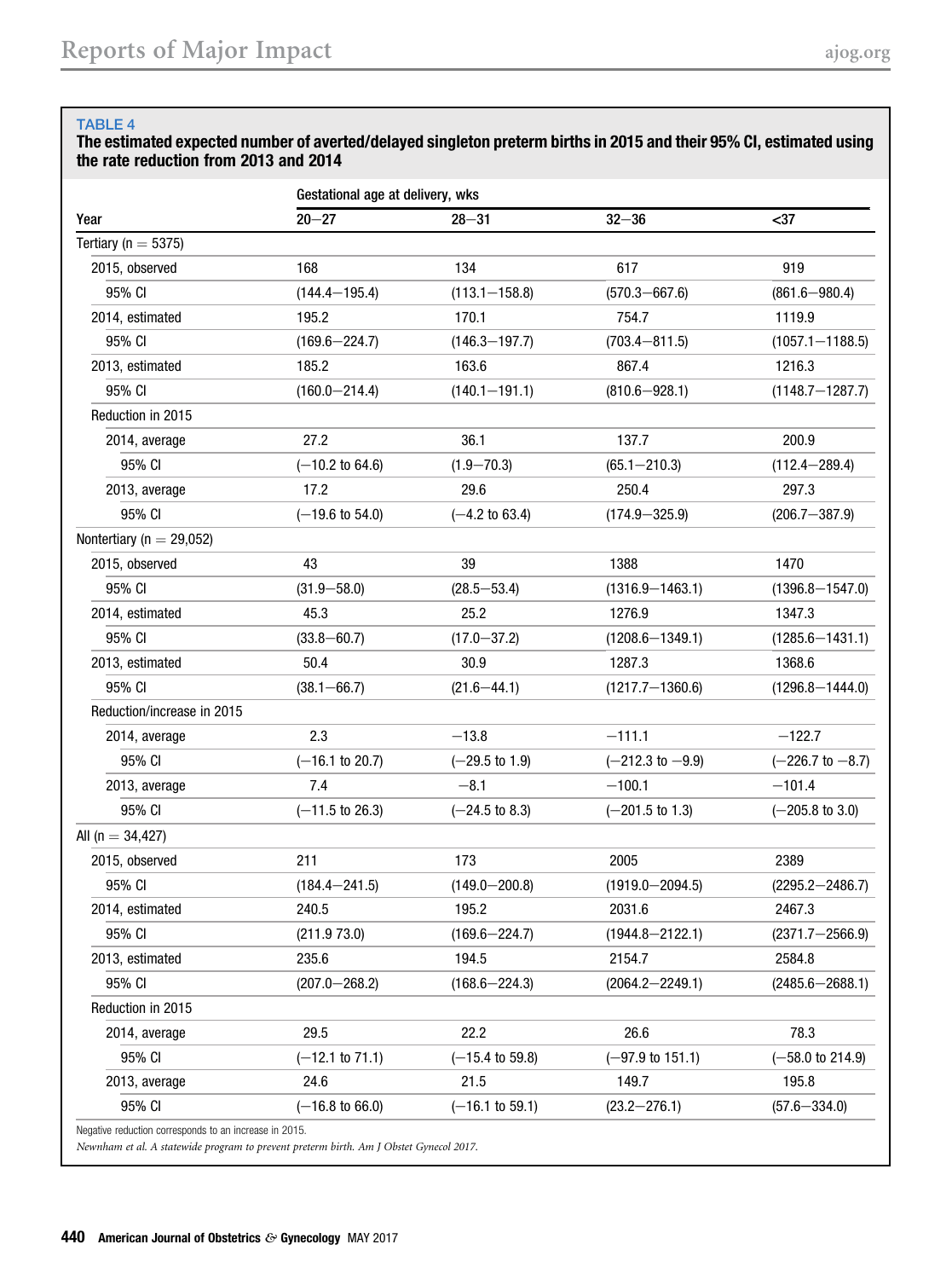<span id="page-7-0"></span>rate of preterm birth reaching 12.8% in 2006.<sup>[1,13,17](#page-8-0)</sup> In the 7 years that followed, the rate progressively decreased to 11.4% in 2013. Many factors are thought to have contributed to this decline. Demographic changes during this time period have included a reduction in the teenage pregnancy rate and fewer high-order multiple births. $^{18}$  $^{18}$  $^{18}$ 

The policies to reduce the number of nonmedically indicated elective deliveries were of value, and there have been undoubted contributions from tobacco control programs as well as the use of progesterone treatment. Within the United States, health inequity has been a risk factor for PTB that has been tackled recently by the introduction of programs aiming to improve access to maternity care and education. A community program badged as Healthy Babies Are Worth the Wait in Kentucky improved preterm birth rates when compared with surrounding states by targeting underserved communities and incorporating many modifiable risk factors including the use of group antenatal care.<sup>13</sup>

PTB rates in the United States are expected to be reduced even further in the coming years by changing the method by which gestational age is calculated from use of the last menstrual period to ultrasound estimate, beginning with the release of the 2014 birth year data. $13$  In contrast to the American situation, the strategies chosen for the Western Australian PTB Prevention Initiative were tailored for a different environment in which governmentfunded universal health care is widely available, and the population and the media were already very receptive to health care messages.

In conclusion, this study has shown that statewide introduction of a comprehensive and multifaceted PTB Prevention Initiative based on an outreach program for health care practitioners across the many disciplines involved in pregnancy care, coupled with a print and social media campaign for women and their families together with a new dedicated clinic at the major center, was associated with a significant reduction in the rate of PTB. The effect extended from the  $28-31$  week



The horizontal dotted lines indicate the median bimonthly rates of birth within each GA from January 2013 to June 2014. Introduction of the initiative was followed by upward shifts in births in the 37 and 39 week groups.

GA, gestational age week; PTB, preterm birth.

Newnham et al. A statewide program to prevent preterm birth. Am J Obstet Gynecol 2017.

gestational age group onward and was not accompanied by any change in the rate of stillbirth.

Further study will be required to delineate the relative contributions of the various components of the program, although the major effort has been directed at cervix length measurement at the time of all midpregnancy ultrasound

scans, prescription of vaginal progesterone therapy, avoidance of nonmedically indicated early deliveries, and a dedicated clinic in the major center. Within a developed nation such as Australia, prevention of PTB is likely to require a whole-of-health system and whole-ofcommunity approach, as has been the basis of this initiative.  $\blacksquare$ 

#### TABLE 5 Stillbirths in singleton pregnancies between 2009 and 2015

|                                                                                                                                                                                                                                                                                                                                   | All  | Nontertiary | Tertiary | All              | Nontertiary      | Tertiary      |  |
|-----------------------------------------------------------------------------------------------------------------------------------------------------------------------------------------------------------------------------------------------------------------------------------------------------------------------------------|------|-------------|----------|------------------|------------------|---------------|--|
| Year                                                                                                                                                                                                                                                                                                                              | n    | n           | n        | Rate per 1000    | Rate per 1000    | Rate per 1000 |  |
| 2009                                                                                                                                                                                                                                                                                                                              | 213  | 73          | 140      | 7.0              | 2.9              | 25.6          |  |
| 2010                                                                                                                                                                                                                                                                                                                              | 200  | 74          | 126      | 6.6              | 3.0              | 22.6          |  |
| 2011                                                                                                                                                                                                                                                                                                                              | 245  | 108         | 137      | 7.8 <sup>a</sup> | 4.2 <sup>a</sup> | 25.1          |  |
| 2012                                                                                                                                                                                                                                                                                                                              | 215  | 78          | 137      | 6.5              | 2.9              | 24.0          |  |
| 2013                                                                                                                                                                                                                                                                                                                              | 188  | 63          | 125      | 5.6              | 2.3              | 22.7          |  |
| 2014                                                                                                                                                                                                                                                                                                                              | 217  | 84          | 133      | 6.3              | 2.9              | 24.0          |  |
| 2015                                                                                                                                                                                                                                                                                                                              | 209  | 83          | 126      | 6.1              | 2.9              | 23.4          |  |
| All                                                                                                                                                                                                                                                                                                                               | 1487 | 563         | 924      | 6.6              | 3.0              | 23.9          |  |
| $\theta$ of $\theta$ and $\theta$ and $\theta$ and $\theta$ and $\theta$ and $\theta$ and $\theta$ and $\theta$ and $\theta$ and $\theta$ and $\theta$ and $\theta$ and $\theta$ and $\theta$ and $\theta$ and $\theta$ and $\theta$ and $\theta$ and $\theta$ and $\theta$ and $\theta$ and $\theta$ and $\theta$ and $\theta$ a |      |             |          |                  |                  |               |  |

Statistically significant differences from rates in 2015 when  $P < .05$ .

Newnham et al. A statewide program to prevent preterm birth. Am J Obstet Gynecol 2017.